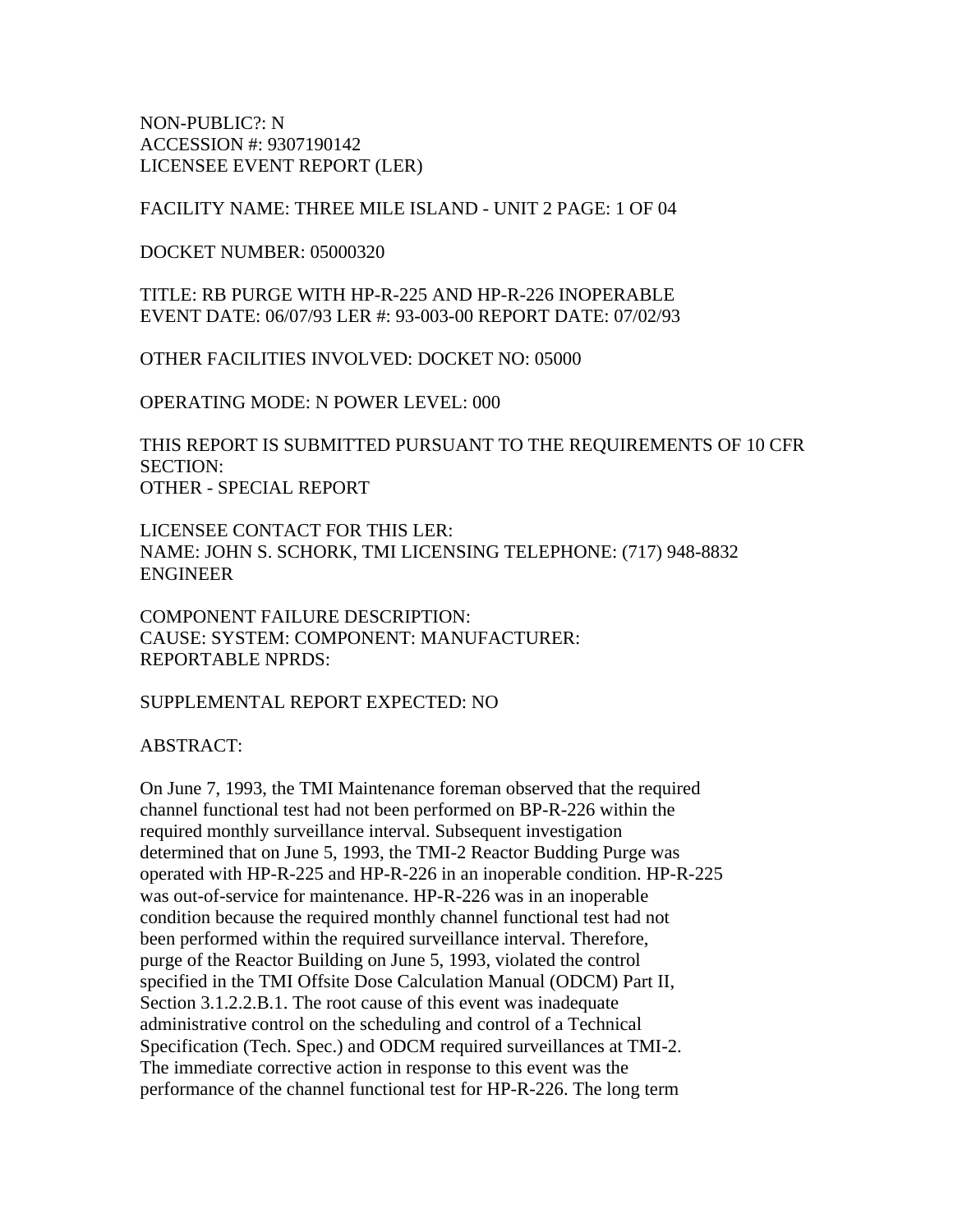corrective action taken to preclude recurrence of this event was a change in the method by which Tech. Spec. and ODCM required surveillances for TMI-2 are scheduled and controlled.

## END OF ABSTRACT

#### TEXT PAGE 2 OF 4

#### I. PLANT OPERATING CONDITIONS BEFORE THE EVENT

The TMI-2 facility was in Mode 3. The Reactor Building Purge had been shutdown since May 29, 1993.

# II. STATUS OF STRUCTURES, COMPONENTS, OR SYSTEMS THAT WERE INOPERABLE AT THE START OF THE EVENT AND THAT CONTRIBUTED TO THE EVENT

The TMI ODCM Part II, Section 3.1.2.2.B.1 requires either BP-R-225 or BP-R-226 to be operable during purge of the Reactor Building. HP-R-225 was taken out of service on May 24, 1993 for maintenance. HP-R-226 was determined to be in an inoperable condition when the Reactor Building Purge was performed on June 5, 1993, because the required monthly channel functional test had not been performed within the allowable interval (the specified 31 day surveillance interval plus the allowable 25 % extension).

#### III. EVENT DESCRIPTION

On June 5, 1993 the TMI-2 Reactor Budding Purge was operated with HP-R-225 or HP-R-226 in an inoperable condition. HP-R-225 was out of service for maintenance. HP-R-226 was in an inoperable condition because the required monthly channel functional test had not been performed since April 24, 1993. The TMI ODCM Part II, Section 3.1.2.2.I requires a channel functional test be performed at least monthly (monthly is defined in Table 1.1 of Part II as at least every 31 days). Section 4.0.3 of Part II permits the extension of a single surveillance interval by 25 % as long as the maximum combined interval for any 4 consecutive tests does not exceed 3.25 times the specified surveillance interval. June 5, 1993 was 40 days after April 24, 1993; therefore, the allowable single surveillance interval of 38.75 days was exceeded. Because BP-R-226 had not undergone the required channel functional test within the specified surveillance interval, it was classified as inoperable on June 5, 1993. Therefore, the Reactor Building purge conducted on June 5, 1993, was in violation of the control specified in 3.1.2.2.B.1. When a control and/or associated Action Requirements of the ODCM cannot be satisfied, the TMI ODCM Part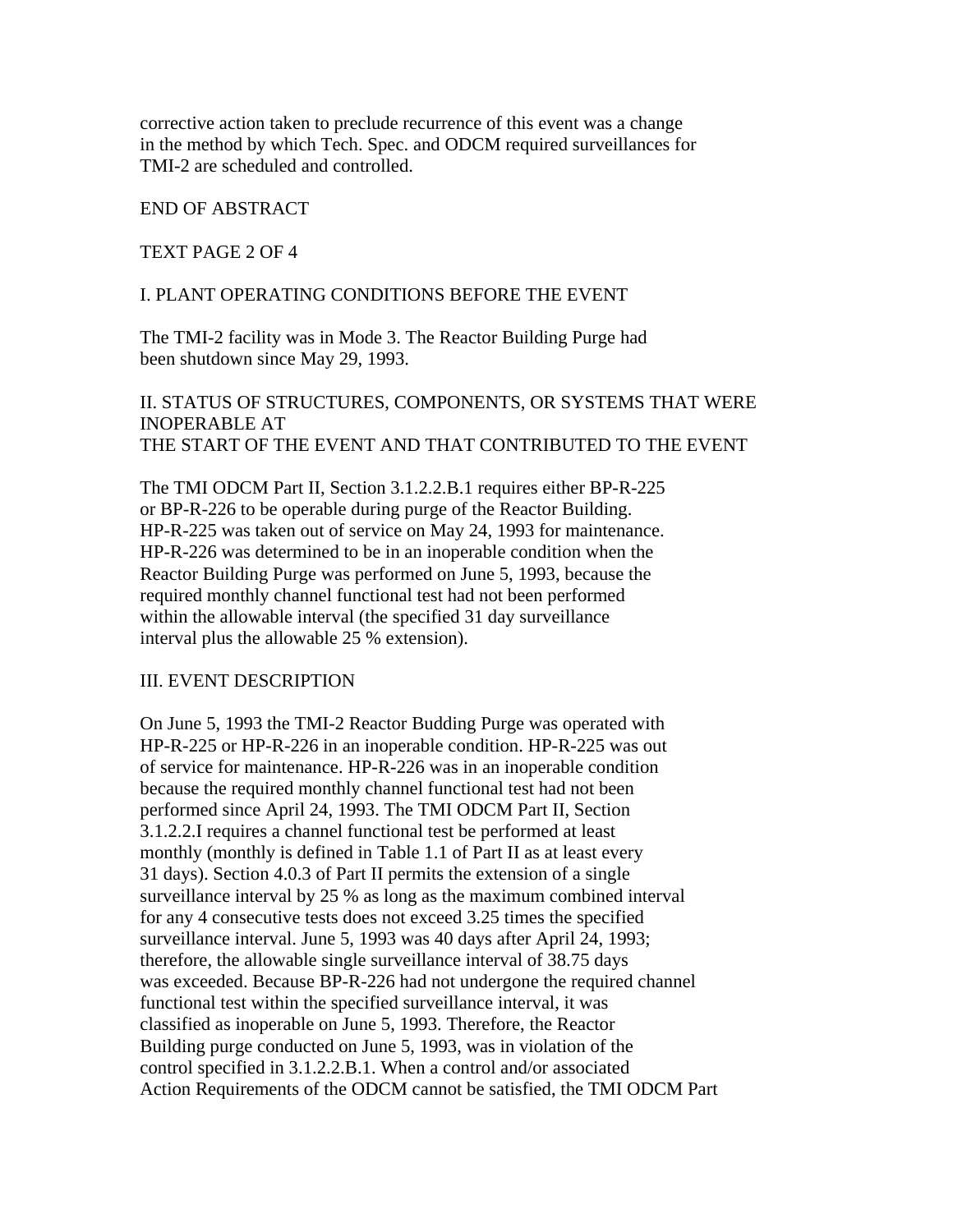II, Section 2/3.0.3 requires a special report be submitted to the Commission pursuant to TMI-2 Recovery Technical Specification (Tech. Spec.) Section 6.9.2 within 30 days unless otherwise specified.

## TEXT PAGE 3 OF 4

The TMI-2 Maintenance foreman observed on June 7, 1993 that the channel functional test surveillance "green sheet" for HP-R-226 had not been completed. The stated late date on the surveillance sheet was May 31, 1993. The Maintenance foreman notified the Manager, Plant Operations and Maintenance that HP-R-226 had apparently exceeded its required surveillance interval. Subsequent investigation confirmed that HP-R-226 had indeed exceeded the required surveillance interval and that a Reactor Building Purge had been conducted on June 5, 1993 while both HP-R-225 or HP-R-226 were in an inoperable status.

## IV. ROOT CAUSE OF THE EVENT

The root cause of this event was an inadequate administrative control of the scheduling and conduct of surveillances required by TMI-2 Tech. Specs. and the ODCM. The system by which Plant Maintenance scheduled required surveillances was based on the transfer of surveillance due dates from the individual surveillance "green sheets" (which are generated on a monthly basis by the TMI GMS system) onto the Maintenance Instrument and Control monthly work schedule. This event apparently occurred because the "green sheet" for the HP-R-226 monthly channel functional test was received by Plant Maintenance and subsequently misplaced or overlooked. The surveillance was not placed on the Maintenance Instrument and Control schedule for the month of May, 1993. The "missed" surveillance to "green sheet" was not noticed until June 7, 1993, after the surveillance late date had past.

## V. CORRECTIVE ACTIONS

Immediate

The immediate corrective action taken in response to this event was the successful performance of the channel functional test for HP-R-226 and return to service on June 7, 1993.

#### Long-Term

The long term corrective action taken in response to this event was the modification of the method by which Tech. Spec. and ODCM required surveillances are scheduled and tracked. The practice of inputting surveillance schedule dates from the individual